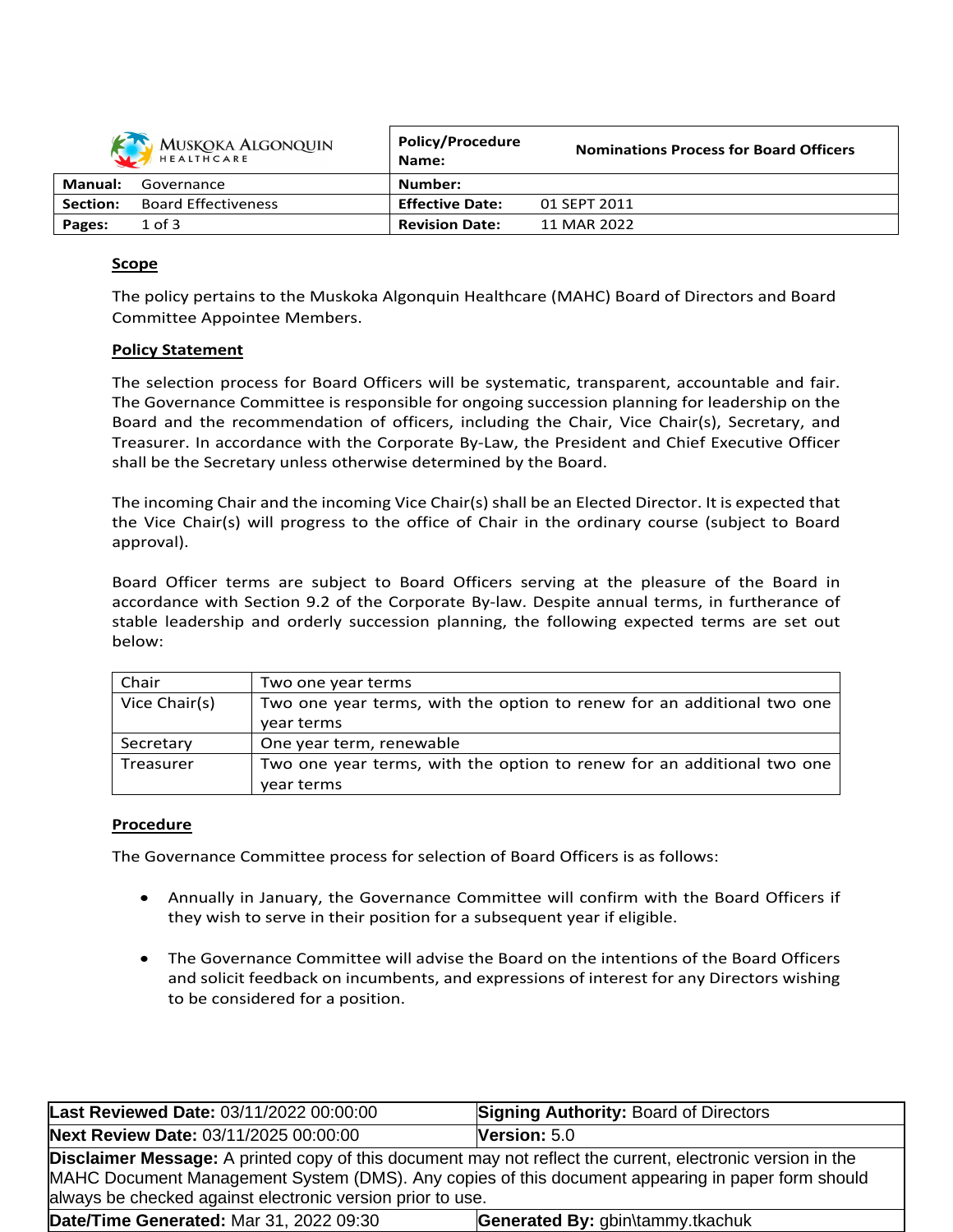| <b>MUSKOKA ALGONQUIN</b><br>HEALTHCARE |                            | <b>Policy/Procedure</b><br>Name: | <b>Nominations Process for Board Officers</b> |
|----------------------------------------|----------------------------|----------------------------------|-----------------------------------------------|
| Manual:                                | Governance                 | Number:                          |                                               |
| Section:                               | <b>Board Effectiveness</b> | <b>Effective Date:</b>           | 01 SEPT 2011                                  |
| Pages:                                 | $2$ of $3$                 | <b>Revision Date:</b>            | 11 MAR 2022                                   |

- Based on the information received from the Directors, the Governance Committee will develop a list of one or more candidates for each Board Officer position.
- Where there is only one candidate for a position, the Governance Committee will provide a recommendation to the Board having regard for the position description and qualifications, the results of Director evaluations, and the feedback received from the Board.
- Where there are multiple candidates for a position, the Governance Committee will interview potential candidates, having regard for the position description and qualifications, and the results of Director evaluations. The Committee will also canvass the Board on the perceived strengths and weaknesses of the potential candidates and agree on a nominee to recommend for appointment by the Board at the first Board meeting following the annual members' meeting. The Governance Committee will ensure that minutes are kept with respect to deliberations on potential candidates, including the rankings and perceived strengths and weaknesses of each candidate. The minutes must contain sufficient detail to permit an independent observer to understand the methodology applied by the Governance Committee, including the weight of various factors in coming to its recommendation. The minutes will be provided for informational purposes to the Board.
- To avoid the perception of bias and in accordance with the Conflict of Interest Policy, members of the Governance Committee who are also seeking election as a Board Officer will be excluded from Governance Committee deliberations in relation to the position.
- To the extent practical, the Governance Committee deliberations will be completed to the May 30 of each year, and the nominee for appointment by the Board will be recommended to the Board prior to the annual members' meeting and no later than the June Board meeting.
- In the event of a mid-term vacancy in the office of Chair, the Board, upon recommendation from the Governance Committee, may appoint the Vice Chair(s) as Chair or appoint another Director as Chair in extraordinary circumstances. It is expected that where there are two Vice Chairs, the first Vice Chair will progress to the office of Chair, and the Second Vice Chair will progress to the office of first Vice Chair. In the event of a mid-term vacancy in the office of Vice Chair(s) or Treasurer, the Board, upon the recommendation of the Governance Committee, may appoint another Director as Vice Chair(s) or Treasurer.

| Last Reviewed Date: 03/11/2022 00:00:00                                                                                                                                                                                                                                       | <b>Signing Authority: Board of Directors</b> |  |
|-------------------------------------------------------------------------------------------------------------------------------------------------------------------------------------------------------------------------------------------------------------------------------|----------------------------------------------|--|
| Next Review Date: 03/11/2025 00:00:00                                                                                                                                                                                                                                         | Version: 5.0                                 |  |
| Disclaimer Message: A printed copy of this document may not reflect the current, electronic version in the<br>MAHC Document Management System (DMS). Any copies of this document appearing in paper form should<br>always be checked against electronic version prior to use. |                                              |  |
| Date/Time Generated: Mar 31, 2022 09:30                                                                                                                                                                                                                                       | Generated By: gbin\tammy.tkachuk             |  |